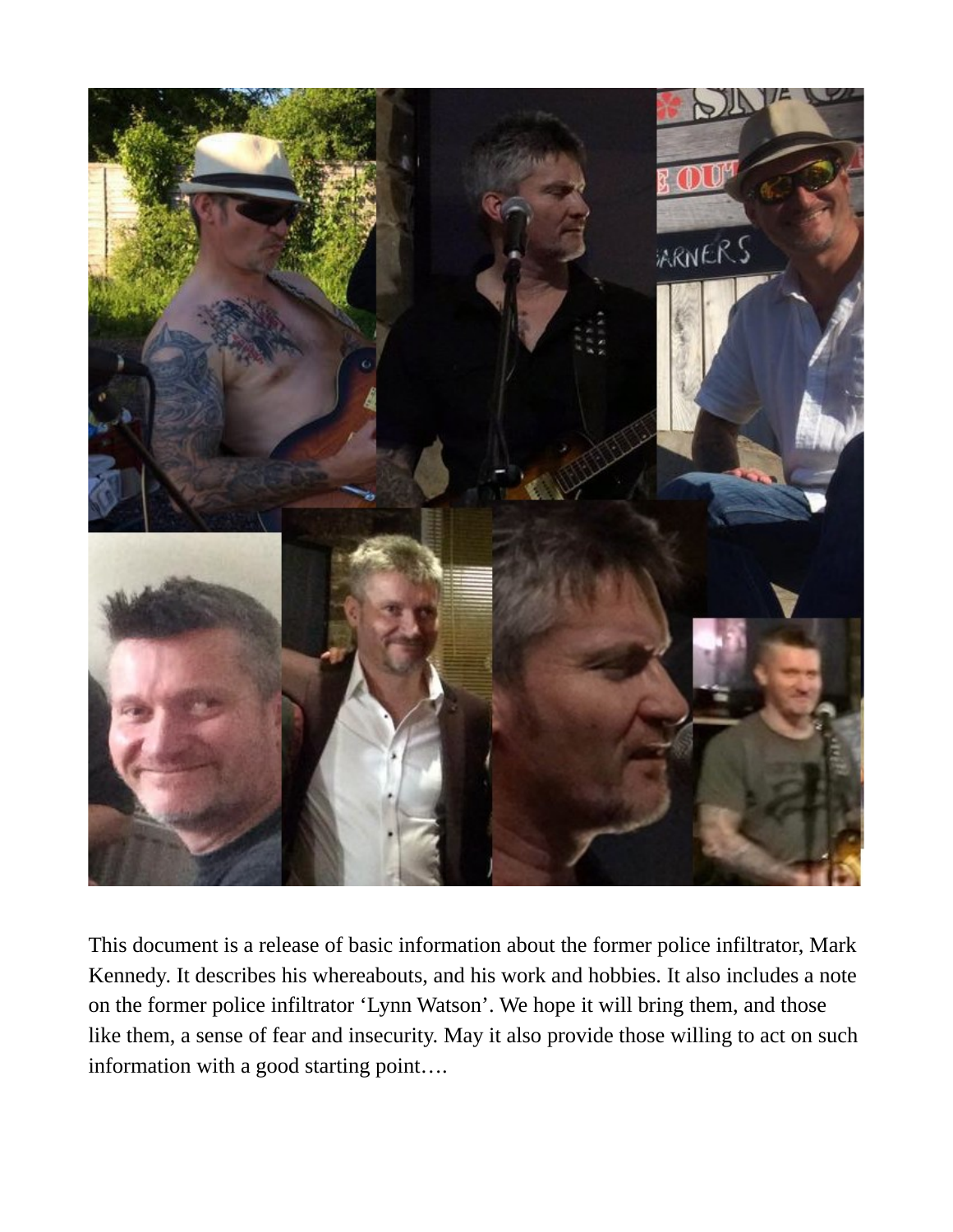Mark Kennedy infiltrated anarchist and activist groups and campaigns between 2003 and 2010 under the name of 'Mark Stone'. As far as we know, he was involved with groups and individuals in the UK, Iceland, Germany, France, Denmark, the US and Spain where he gathered information for different police forces, sometimes unofficially, sometimes as part of formal international operations. He continued in similar roles for the private sector after leaving the police, and set up at least two of his own companies.

We are not attempting to fully document his activities here, nor could we expect to represent the harm he has caused. We are not linked with the initial exposure of him or of other infiltrators. Extensive information already exists online relating to their activities. Because the information and the campaigns relating to the exposures was highly problematic and controversial, we have not included websites here, but there are numerous resources on line. However, we strongly encourage individuals to familiarise themselves with this information.

So...

Kennedy plays guitar in a pub rock band called **The Barnstormers**  [\(https://www.facebook.com/barnstormerstheband/](https://www.facebook.com/barnstormerstheband/) ). They play semi regularly at The Anchor Inn on Bridgewater Rd in Bleadon. They have also played at The Ciderbarn (**<https://www.facebook.com/ciderbarners/>** ) in Draycott on multiple occasions. His collaborators in this are Lian Simmons, Jacob Monro, Corne van Touder and Tim.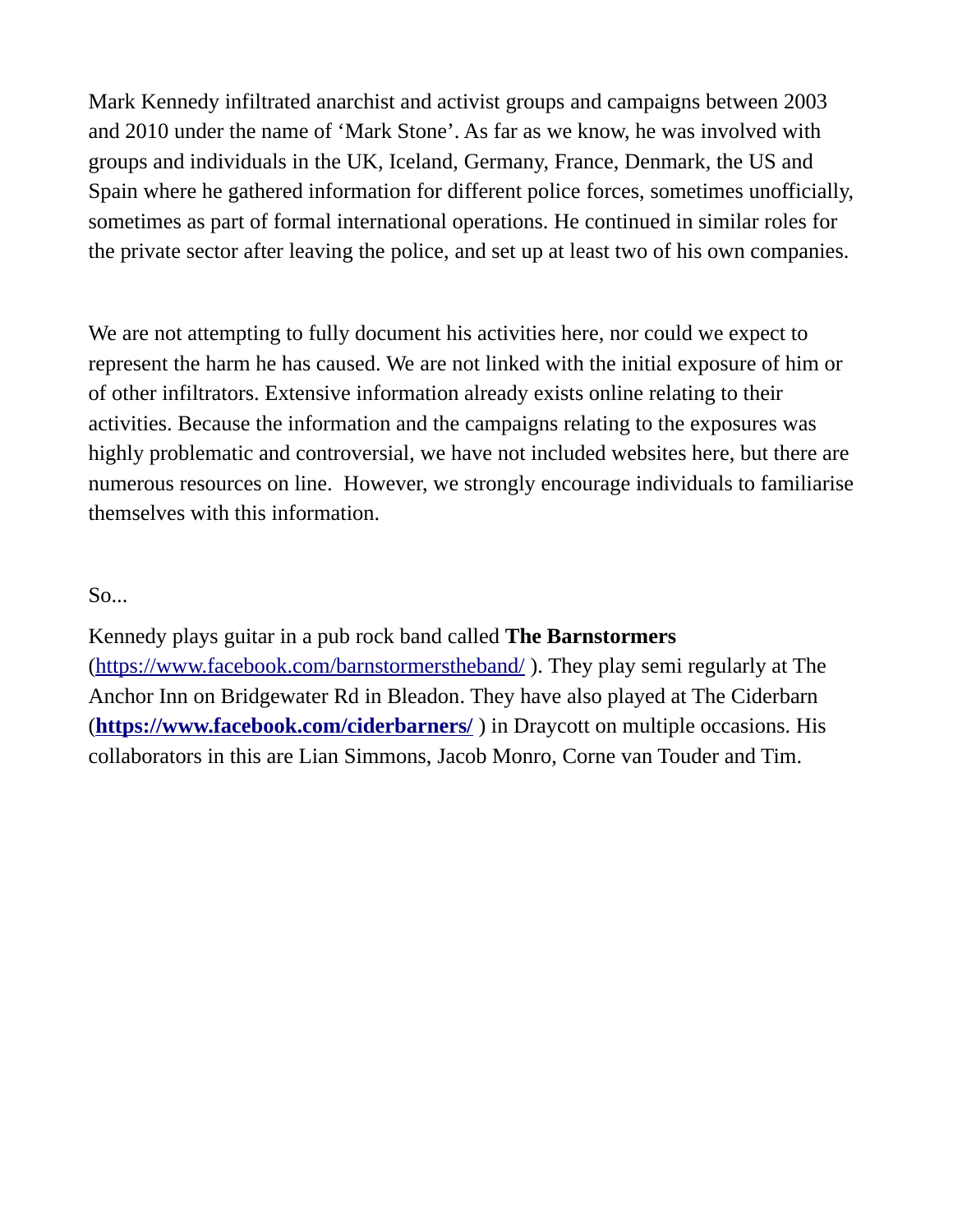

He has been working as a Procurement manager for Darwin Escapes who manage several resorts around the country. We have to reason to believe he still works at their property near Cheddar.

<https://www.darwinescapes.co.uk/parks/cheddar-woods-resort-spa/>

<https://www.facebook.com/CheddarWoods>

He has been seen driving a 2017 silver Hyundai Tucson with the registration **HT17AUK**.

We have reason to believe he is living in Worle, a suburb of Weston-Super-Mare.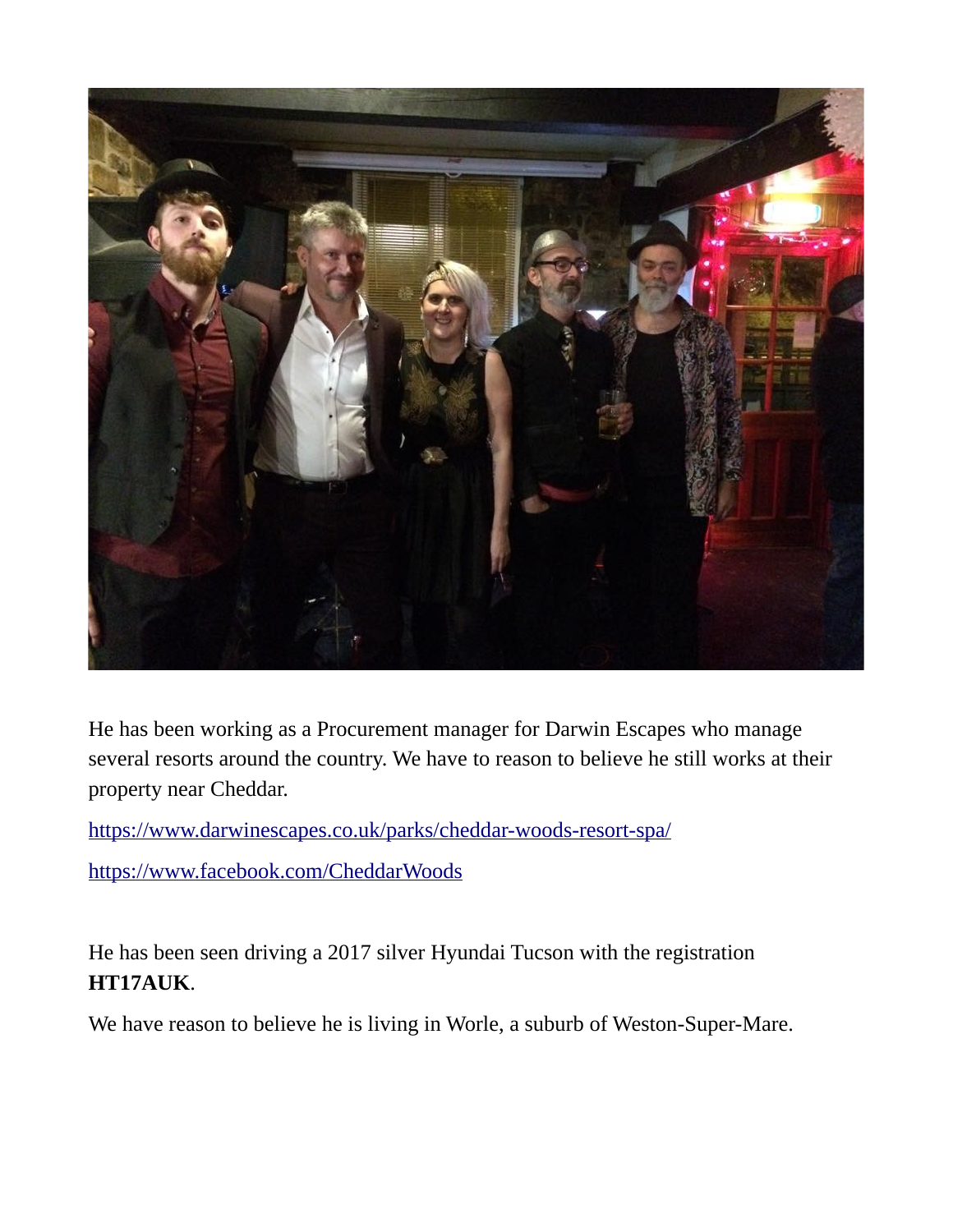We have reason to believe that the infiltrator known as 'Officer A', or '**Lynn Watson'**  lives in Hull. Here is a picture of her:

<https://www.theguardian.com/uk/2011/jan/19/undercover-police-officer-lynn-watson>

We believe that this information should not remain the property of a small minority who feel that they are able to choose who does or doesn't need to know. We ask all those who may have withheld information regarding Mark or any other undercovers to release it to enable others to act.

Mark Kennedy's exposure led to multiple infiltrators to also be confirmed by the police, for example Watson, and '**Marco Jacobs**' (picture -

[https://bristle.files.wordpress.com/2014/06/marco-jacobs.jpg\)](https://bristle.files.wordpress.com/2014/06/marco-jacobs.jpg) who were both active when he was. Since then many more infiltrators have been confirmed. The cases have gone back over decades, and the cases continue . These must be regarded as the tip of the iceberg, the crumbs that the state has chosen to share.

We are not surprised by the use of infiltration as a state strategy. It would be a mistake to understand the singular case of Kennedy as something unique or extraordinary. Of course, there are certain factors that stand out . but, unfortunately, it is not unusual. He merely continued the tradition, in a long history of unscrupulous individuals, who have been groomed, trained and employed to invade and undermine the lives of those who seek to challenge the status quo. These individuals are responsible for all their actions and all the orders and instructions they follow, or followed. We have no sympathy for them. . They are responsible for their personal daily decisions and the damage caused to anarchist and activist projects such as struggles against environmental catastrophe, animal exploitation, fascism, capitalism and the state.

We do not seek recognition. We do not want an apology or seek justice inside or outside the courts. We find no merit in speaking truth to power, but it is important that these actions have consequences.

We will strive to ensure that their lives are filled with misery and constant insecurity. A life where they can never be sure that they are not being watched and where they always fear that they may be recognised by someone who hates them. We hope that they will be made to remember, for years to come, the people that they hurt, the lives that they damaged, and the trust that they broke.